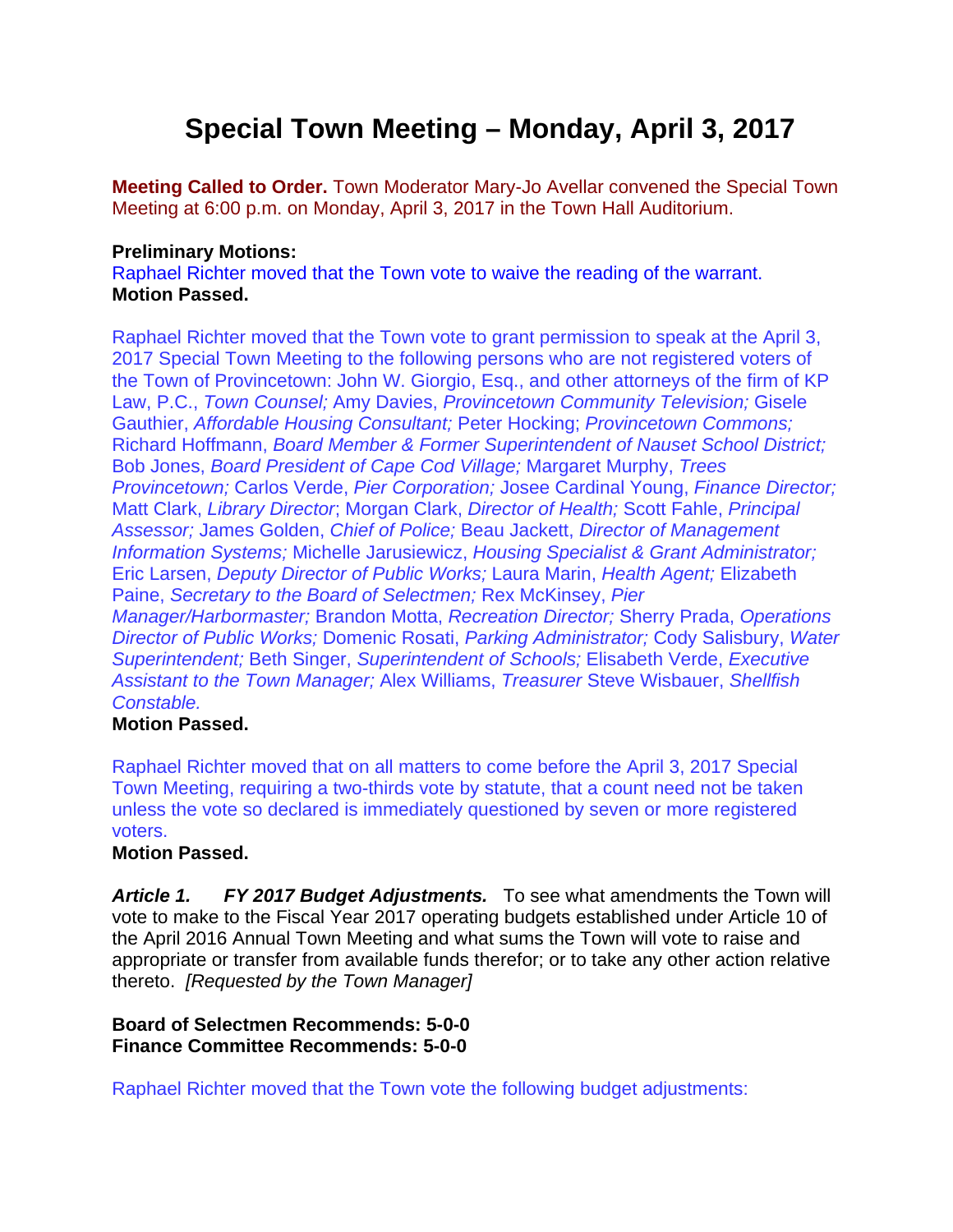Transfer from the following departments

\$74.550 from 910 Employee benefits and Other Insurance to the following departments \$8,050 to department 122, Board of Selectmen B budget \$28,500 to department 135, Town Accountant A budget \$2,500 to department 135, Town Accountant B budget \$32,000 to department 145, Treasurer/Collector B budget \$1,000 to department 262 Zoning Board of Appeals B budget \$1,000 to department 261 Planning Board B budget \$1,500 to department 260 Conservation Commission B budget

# **Motion Passed.**

*Article 2. Prior Year Bills.* To see what sum the Town will vote to raise and appropriate or transfer from available funds for the purpose of paying prior year unpaid bills; or to take any other action relative thereto. *[Requested by the Town Manager]* 

# **9/10th's Vote Required**

### **Board of Selectmen Recommends: 5-0-0 Finance Committee Recommends: 5-0-0**

Cheryl Andrews moved that the Town vote to transfer \$2,528.11 from 910 Employee benefits and Other Insurance, for CVEC invoices totaling \$2,528.11 from fiscal year 2016.

## **Motion Passed Unanimously.**

*Article 3. Charter Commission Expenses.* To see if the Town will vote to transfer from free cash the sum of \$6,575 for the printing and distribution of the Final Report of the Provincetown Charter Commission, which must be distributed by law according to the provisions of MGL 43B, Sec. 11, to each residence of one or more registered voters; or to take any other action relative thereto. *[Requested by the Charter Commission]* 

**Charter Commission Recommends: 7-0-0 Board of Selectmen Recommends: 5-0-0 Finance Committee Recommends: 5-0-0** 

Julia Perry moved that the Town vote to transfer \$6,575 from 910 Employee Benefits and Other Insurance to fund the expenses associated with the printing and distribution of the Final Report of the Provincetown Charter Commission. **Motion Passed.**

*Article 4. CIP Request for MUNIS Purchase Orders/Requisitions Module.* To see if the Town will vote to raise and appropriate or transfer from available funds the sum of \$13,537 to be expended under the direction of the Town Manager for costs associated with the acquisition of the MUNIS Purchase Order and Requisitions Module; or to take any other action relative thereto.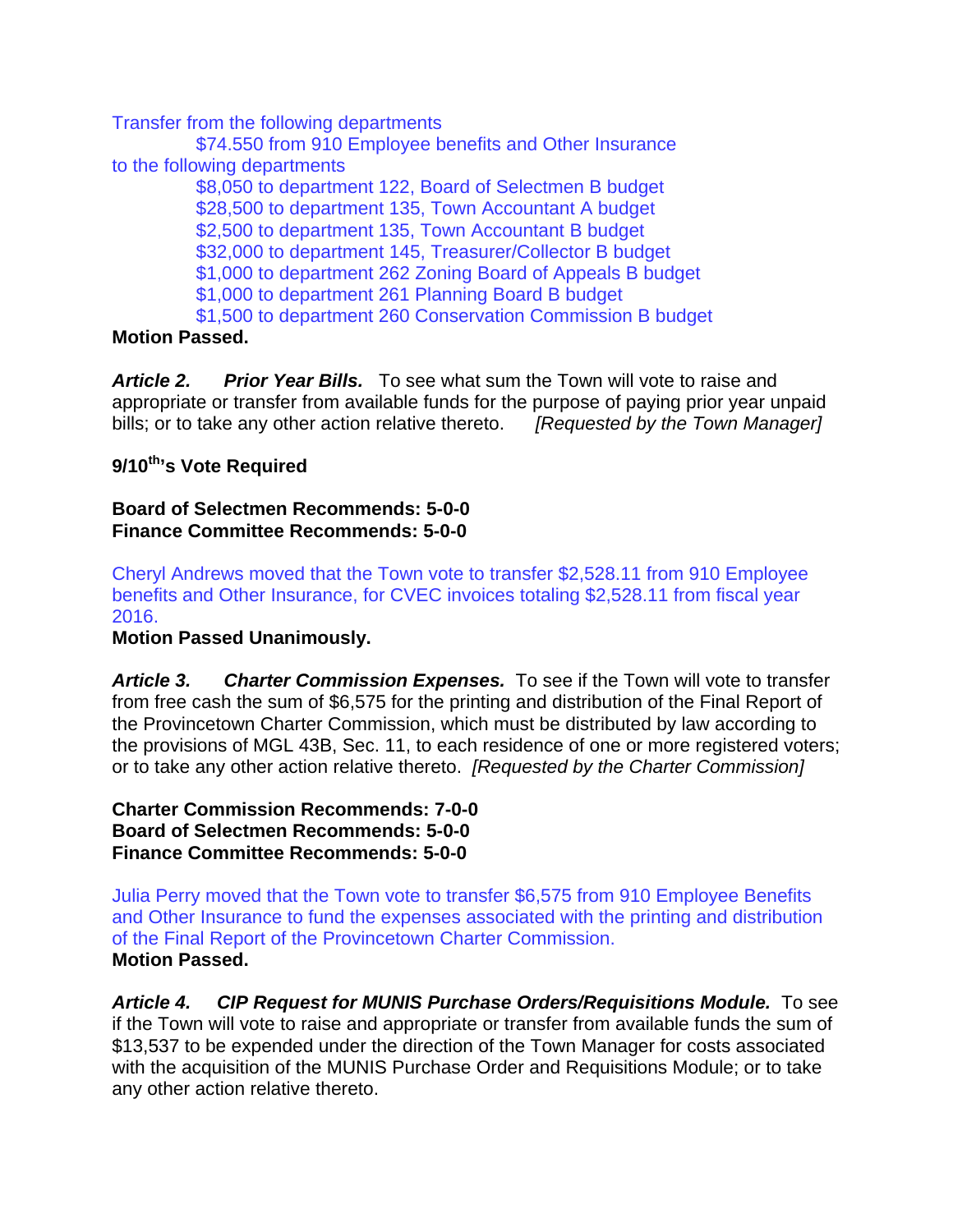*[Requested by the Board of Selectmen and the Town Manager]*  **Board of Selectmen Recommends: 5-0-0 Finance Committee Recommends: 5-0-0 School Committee Recommends: 3-0-0** 

Erik Yingling moved that the Town vote to transfer \$13,537 from 910 Employee Benefits and Other Insurance to be expended under the direction of the Town Manager for costs associated with the acquisition of the MUNIS Purchase Order and Requisitions Module. **Motion Passed.**

*Article 5. National Marine Sanctuary Visitor Center in Provincetown.* To see if the Town will vote to raise and appropriate or transfer from available funds the sum of \$25,000 to be expended under the direction of the Town Manager for costs associated with the conceptual design to determine the feasibility and location of a National Marine Sanctuary Visitor Center in Provincetown; or to take any other action relative thereto. *[Requested by the Board of Selectmen and the Town Manager]* 

**Board of Selectmen Recommends: 5-0-0 Finance Committee Recommends: 5-0-0 Provincetown Public Pier Corporation Recommends: 5-0-0 Finance Committee Recommends: 5-0-0 Harbor Committee Recommends: 3-0-0 Conservation Commission Recommends: 4-0-1** 

Tom Donegan moved that the town vote to transfer \$25,000 from 910 Employee Benefits and Other Insurance to be expended under the direction of the Town Manager for costs associated with the conceptual design to determine the feasibility and location of the Garry E. Studds Stellwagen Bank National Marine Sanctuary Visitor Center in Provincetown.

### **Motion Passed.**

*Article 6. Housing Tenant Rights Assistance.* To see if the Town will vote to raise and appropriate, transfer from available funds, or borrow a sum of money to be expended under the direction of the Town Manager to fund a grant to a non-profit agency for the services to support tenants' rights advocacy and education; or to take any other action relative thereto. *[Requested by the Board of Selectmen]* 

#### **Board of Selectmen Recommends: 4-1-0 Finance Committee Does Not Recommend: 7-0-0**

Tom Donegan moved that the Town vote to transfer \$25,000 from 910 Employee Benefits and Other Insurance to be expended under the direction of the Town Manager to fund a grant to a non-profit agency for the services to support tenants' rights advocacy and education. **Motion Passed.**